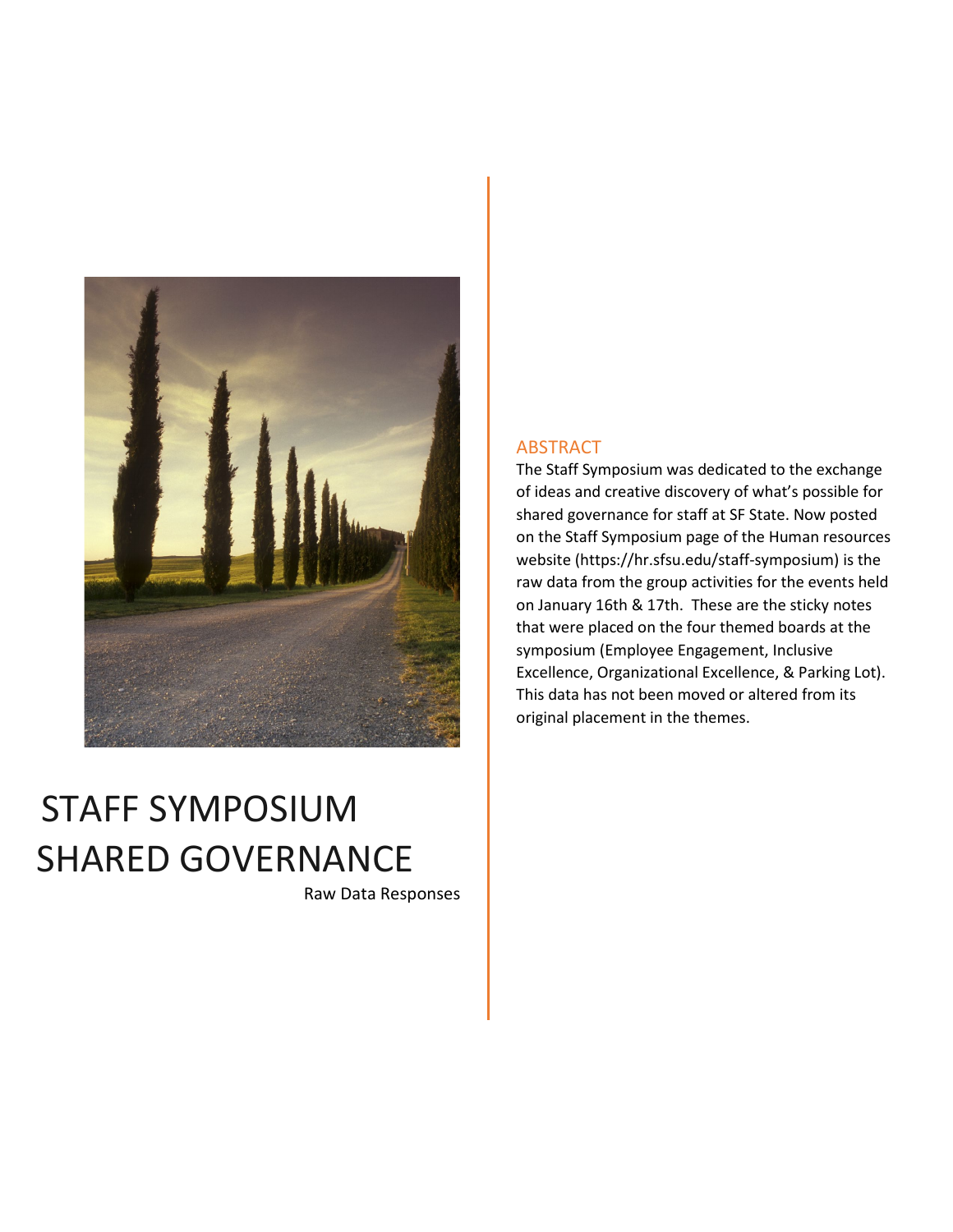### <span id="page-1-0"></span>Table of Contents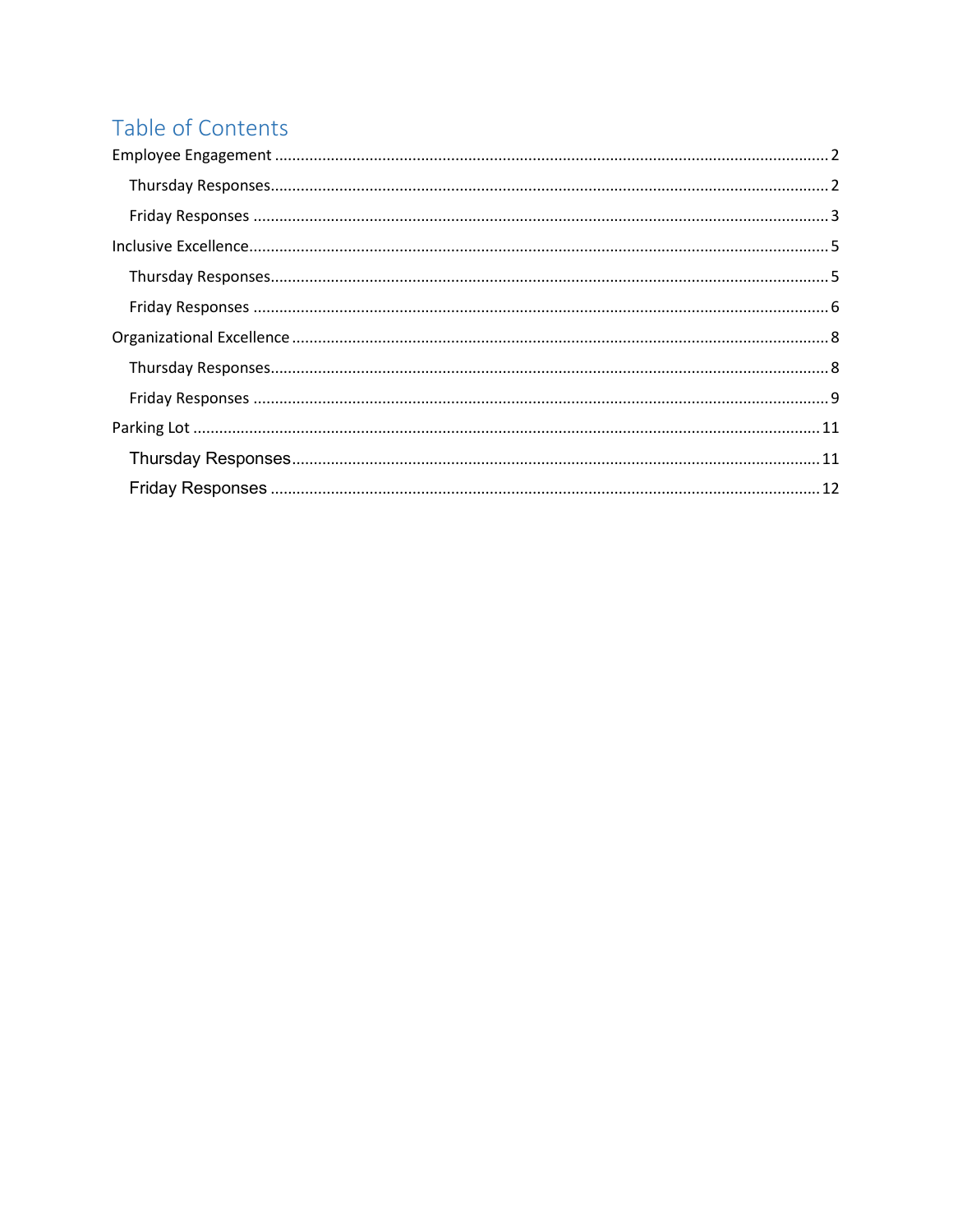### Employee Engagement

### <span id="page-2-1"></span><span id="page-2-0"></span>**Thursday Responses**

"Creative" staff meetings rather than the traditional ones, such as "Walking Meetings".

Access to intramural activities/sports.

Ask staff how they would like to communicate their experiences & opinions rather than relying on surveys.

Bring back "star" of the month for staff.

Campus Police Department more frequent patrols on site on foot.

Can we bring back the staff picnic?

Clearer incentives for employees to be working towards that lets them know they're valued.

Convict & Imprison Trump.

Create a safe place for employees to gather and engage without admin oversight.

Custodians need to get a raise

Employee Recognition for staff by staff - not just by administrators.

Encourage regular staff meetings in specific areas led by staff.

Engage with each other - improves engagement at macro level.

Enhance feelings of staff worth.

Enhance transparency & consistency around policy developments, providing enhanced opportunity for staff involvement.

Events focusing on sustainability on campus.

Finding ways for extremely busy staff to be able to squeeze 4 hours of meetings (etc.) into an already overloaded week….when am I going to get my job done?

Follow through on committees that are started - e.g. HR asks for input from liaisons but nothing ever happens with that info.

Having quarterly town halls for meetings, which include awards, employee recognition, star of the month.

How to get certain units (A&F) to consider how their internal policy changes adversely impact staff/faculty around campus.

More staff reps from Academic Affairs units on Academic Senate……add more staff positions to Senate.

Needs to occur at the root level - timely & active communication between departments.

Networking - Getting us together so we know each other.

New Staff onboarding beyond HR (maybe a buddy system).

Notifications folder on SF State App. Everyone hates the notification icons and will actively read the announcements to clear the notification.

Onboarding help - intro to the campus for new people - needs a full, more humane process.

Open house events to encourage cross-pollination between departments or colleges without the pressure of showing up for formal events, i.e. university-wide staff meetings.

Professional Development

Professional Development - Knowing your units resources for PD.

Professional Development (More)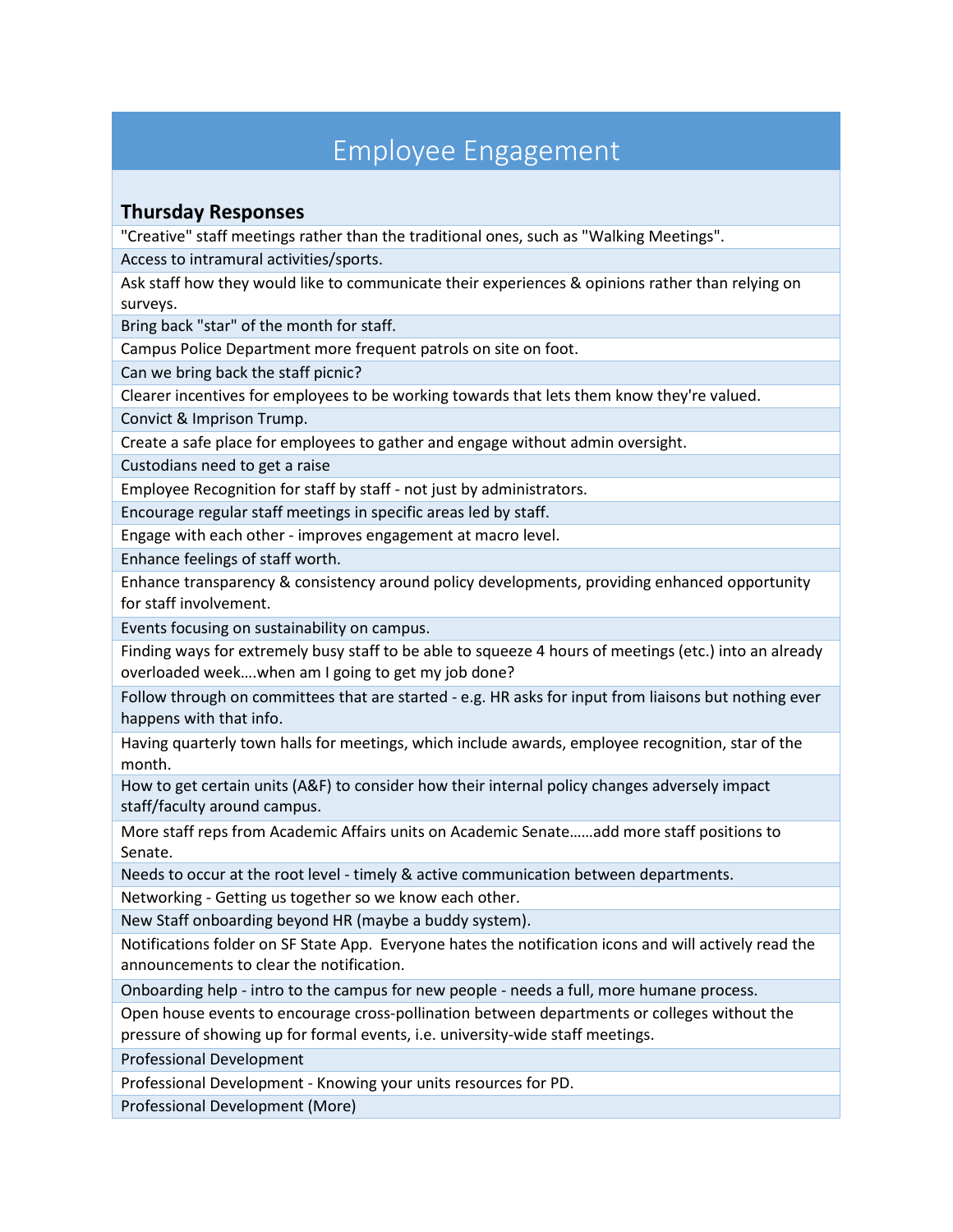Professional Development to include/for all colleges, departments, staff

Recognition of employees - birthday.

Require all staff/faculty to be involved in at least one committee for a minimum period of time (first year of employment).

Rotating "guest" seats on senate, department to department, have admins designate few staff to go to senate meetings.

Smoking cessation & other health related initiatives.

Social activities! Group participation.

Staff Appreciation Outside of "Years of Service" - an annual lunch/picnic on the lawn.

Staff Fun Run/5K to Raise \$\$\$

Staff Pool, like faculty pool, for committee membership.

Student service events - especially around the end of term. Final exam care packages is an example.

Transparency of Department Budget

Volunteer opportunities on and off campus: litter clean up, recreational sports, cultural events, marches, etc.

Would this help staff to get to know each other across campus?

#### <span id="page-3-0"></span>**Friday Responses**

Affinity groups for staff sound great.

All-campus staff picnic/Luncheon/Summer fun time.

Allow staff to be a guest lecturer on what they do, if applicable to a class.

Allow staff to take classes, be involved, take personal support, exercises, meditation, etc.

Annual staff recognition event/celebration (like CSU Chico).

AOC/AAS/ASC meetings, trainings, updates.

Are lecturers staff? In our department, they're called & treated as such. Lecturers get 1/3 of a vote for department chairs whose jobs affect us all. Staff get no votes which is very reminiscent of slavery and women's rights of the past.

As one of the student health center health care providers, I would love to be part of staff council & campus committees but quickly get told - we are down staffed & due to operational needs it is not possible to participate.

Bring back the Faculty/Staff craft fair.

Bring back the Faculty/Staff craft fair. (Ditto)

Bring your pets to work day!

Buy-in & promotion of a staff council from all upper-administration with full & transparent communication.

Can staff sit in on classes or lectures?

Communication in multiple languages.

Consultation with academic departments before implementation of changes regarding schedule building.

Cross training: -learn about other campus areas; -projects/successes/failures/what was learned. Define a culture that staff, faculty and students can stand behind (fun, learning, hard work).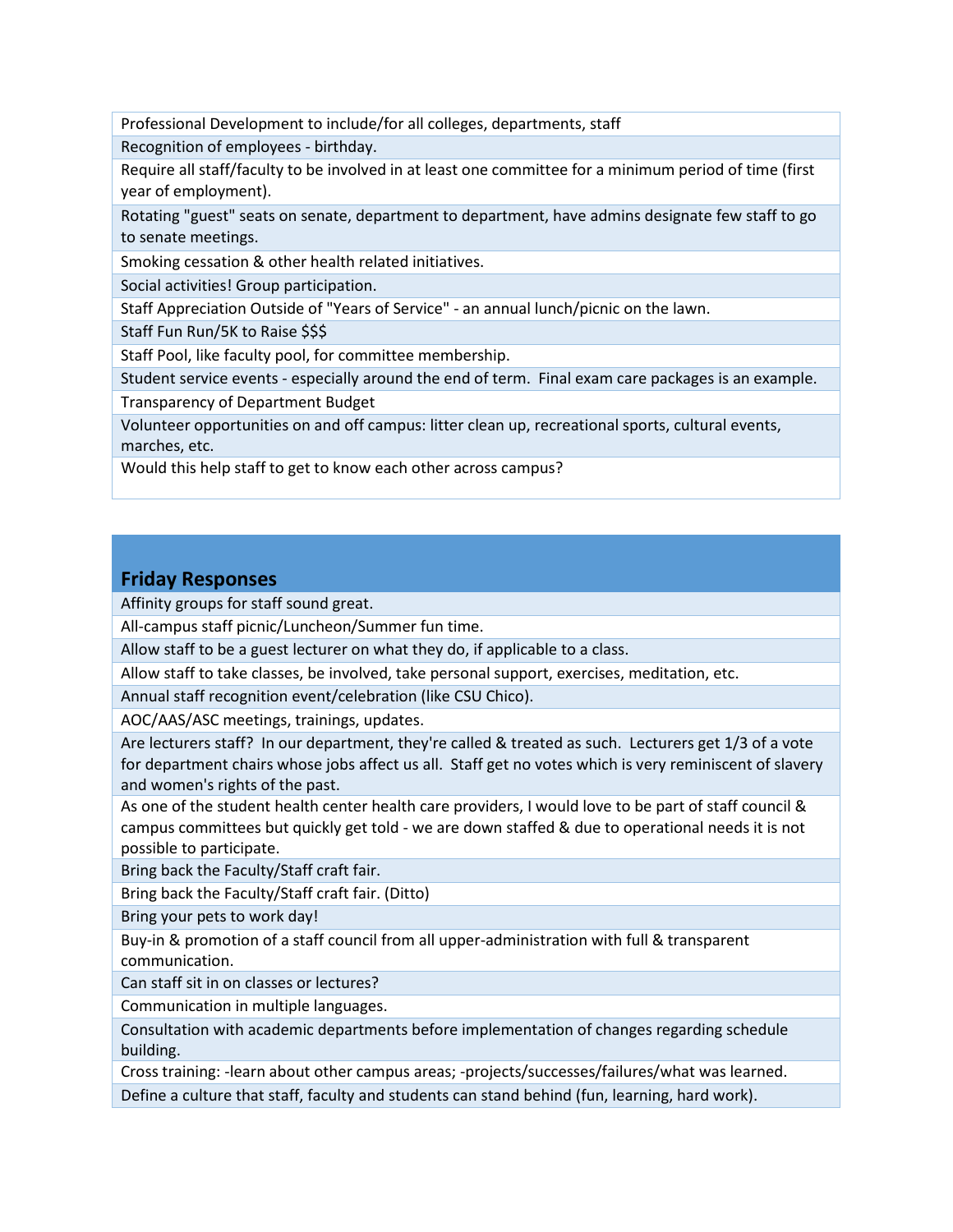Different methods of communication & outreach (mail, flyers, etc.).

Employees feel they are not connected to the University…develop campus culture, traditions, annual events.

Ergonomic safety.

Fairs & Festivals

How to schedule meetings to include all staff, especially overnight facilities?

I think facilities staff would participate more if they were in our union. Unit 6 is not within CSUEU.

If you want to engage staff & want staff participation, make sure you put an item in the campus memo. It goes to both faculty & staff.

If you want to engage staff & want staff participation, make sure you put an item in the campus memo. It goes to both faculty & staff. (Ditto - plus it helps faculty know what staff do).

Making sure this group really has input and not just a cheerleading squad for events.

Monthly staff outings (i.e. picnis, formation of bowling teams, etc.).

More casual gathering for social interactions.

More collaborative fair for our staff.

Networking event (offsite and/or onsite).

New Staff onboarding: -University structure/organization & where their position fits; -request transition feedback from new staff 1 or 2 months later.

Periodic luncheons & team building

Policies to better address employee retention levels.

Professional Development

Staff & Family appreciation day. Carnival on/off campus. Offsite amusement park.

Staff engagement with students - informative events on departments, etc.

Staff Excellence Awards: serving students, serving community, excellent project/program.

Staff IT trainings (Microsoft Office, etc.)

Staff management training program - 1 year certificate.

Staff memo in campus memo

Staff memo in campus memo promoting staff accomplishments & initiatives.

Staff need gatherings at work & outside opportunities to network & meet each other. Team building. Staff of the month award program.

Staff professional development -opportunities; -to bring ideas & get funding; -application; -who gets awarded & why

Staff recognition - allow all staff to attend (like opening convocation).

Survey from the President to gauge participation in departments.

Training & Classes w/ credit towards a certificate.

**Trainings** 

Trainings offered by college/department re: what position descriptions ARE vs. expectations.

University-wide staff apreciation.

Votes

We need an abusive conduct policy or at least professional conduct guidelines.

Weight Watchers on campus.

Work related refresher workshops or trainings.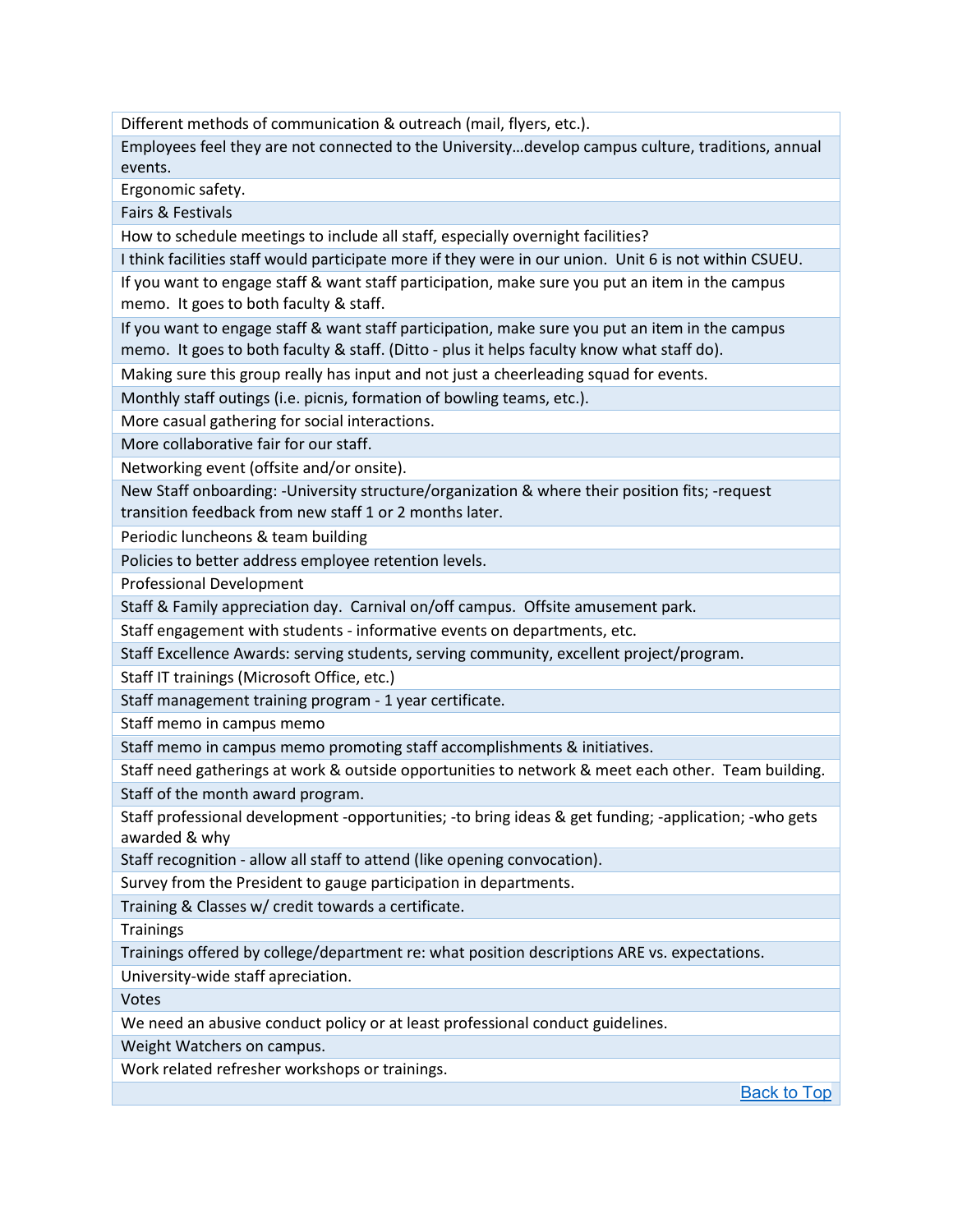# <span id="page-5-0"></span>Inclusive Excellence

### <span id="page-5-1"></span>**Thursday Responses**

A staff representative on the President's cabinet, or at least invited to attend meeting one time per quarter.

Affordable child care.

Are there ways to integrate faculty & staff relations so that faculty actually want staff to provide ideas.

Awareness of issues & topics of discussion on the campus as well as have a say.

Communication is key! Especially from key offices - HR, Parking, UPD, Facilities - when key events are happening to give staff ample notice.

Create a staff early retirement much like FERP.

Dept. Chairs, MPPs, & Faculty need training on how to communicate.

Extra focus on non-academic departments to have a voice or more of a presence to peak interest.

Family Day to bring kids on campus - access to pool.

Find ways to integrate staff experience.

Housing

Leadership development opportunities across divisions.

Make it easier for staff to access facilities or resources before or after traditional operating hours (i.e. 9-5).

Make Mashouf free for all staff.

More accessible & affordable childcare.

More campus maps on campus.

More communications & signage NOT in English.

More consistent, timely staff meetings.

More methods of timely communication - announcing meetings, change in staffing/departments - and not just thru e-mail.

More opportunities outside of convocation & President's Winter Holiday party for all groups to meet & mingle (staff, admin, & faculty).

More professional development opportunities / team building activities.

New staff recognition (i.e. CSU East bay 30 Under 30)

Professional Development

Reduced rate parking or free according to salary scale.

Repair & update e-mail list to current staff to include all staff.

SERP (like FERP) Staff Early Retirement Plan.

Staff/Team Building

Systems that are implemented should be vetted by staff who have to use (those systems) - not based upon decisions of a few.

When I go to various offices to ask for help for myself or my division, I get the "look" - you have to be Black or Muslim or both to know what I am talking about. The campus has issues.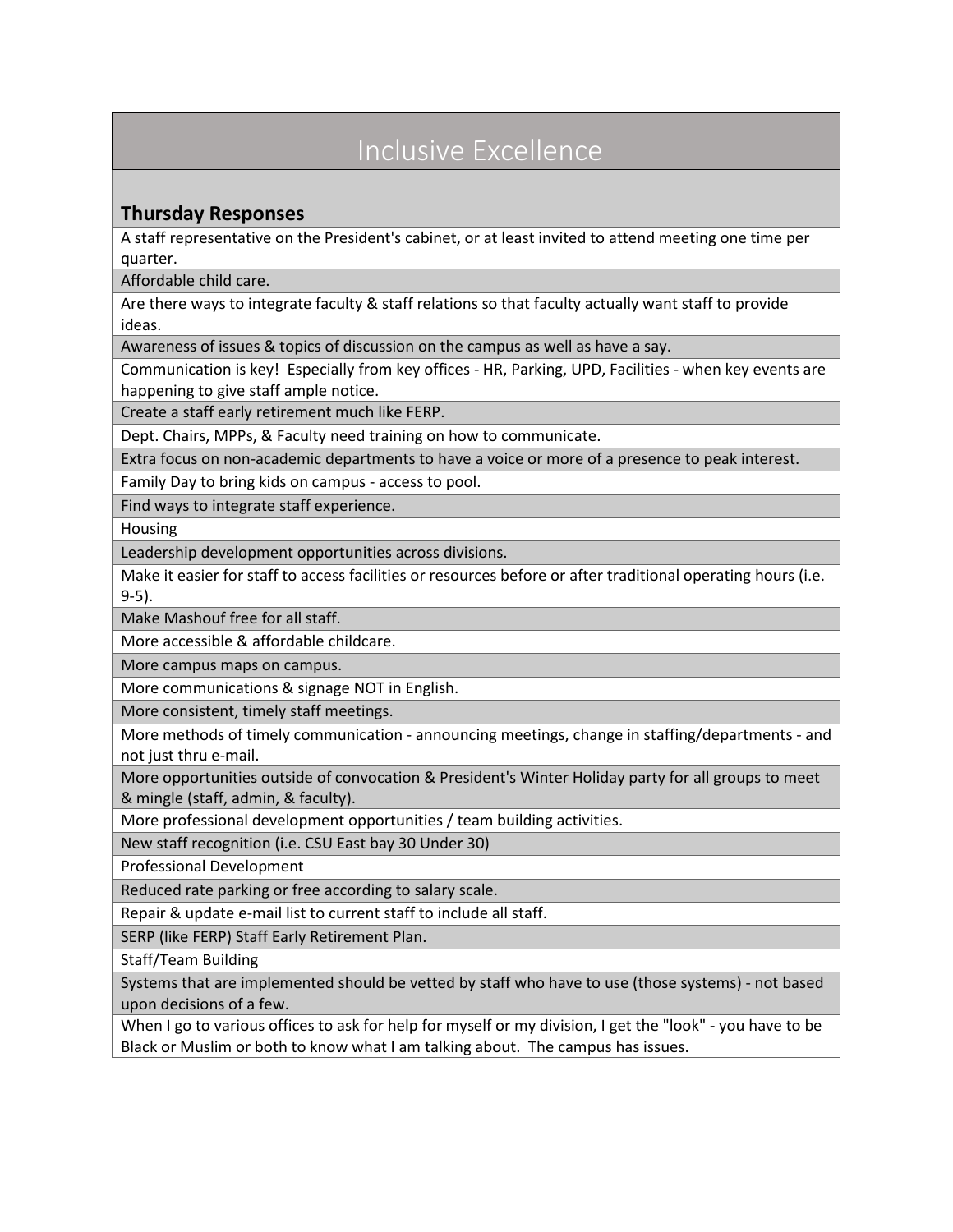### <span id="page-6-0"></span>**Friday Responses**

Appointed/Voted Ombuds & Equity Committee to avoid bias.

Better recognition of how much staff does to support students - # of times our names appear in acknowledgments on theses, posters, presentations, etc.

Committee on staff equity (e.g. voting rights for department chair).

Create multi channels to get into.

Development of campus database open to staff: property; staff contacts; processes; resources.

Diversity across the board.

Don't forget RTC & DTC.

Engage staff to share work concerns to re-develop/evaluate how to improve.

Filling roles on the council with emphasis on demographic representation.

Inclusive University Assembly - an umbrella for the Academic Senate, Staff Council, ASI, & Administrators.

Increase collaborative work between administrators, faculty, staff, & students.

Is there a way to get rid of the class system mentality - MPP vs. Staff.

Making it easier for trans-staff to make necessary changes in HR.

More collaboration on technical processes that are decided at Admin level & implemented in offices.

More communication to our group.

More emails regarding campus updates.

Multi language and modes, times (3rd shift).

Please stop the faculty-bashing at every staff event! 1. It is unfair. 2. It is inaccurate. 3. Many of us faculty have the experience of frequently being demeaned by staff - especially AOCs!

Post survey in multiple languages & reach out to facilities.

Promote & encourage language learning for employees interested in picking up another language.

Provide time for staff to attend thesis defenses.

Provide time for staff to attend thesis defenses. (Agree)

Put the faculty/staff fee waiver on DocuSign.

Recognition for years of service. Faculty get certificate & recognitions, etc.

Recognition for years of service. Faculty get certificate & recognitions, etc. (Agree)

Removing elitism - no one person/position is better than another.

Removing elitism/hierarchy.

Require all staff get cultural sensitivity training in LGBTQ issues.

Should council members be divided by cabinet, bargaining unit, function, campus location?

Should staff council include student employees, lab techs, grad assistants, and lecturers?

Staff awards/recognition.

Staff handbook.

Staff inclusion groups.

Staff related information (trainings, meetings, etc.) in campus memo.

Staff should be involved in new science building.

Staff volunteering with the community.

Sub-committees requiring membership by bargaining units as well as cabinet area.

Translation team to help with participation from non-English speakers.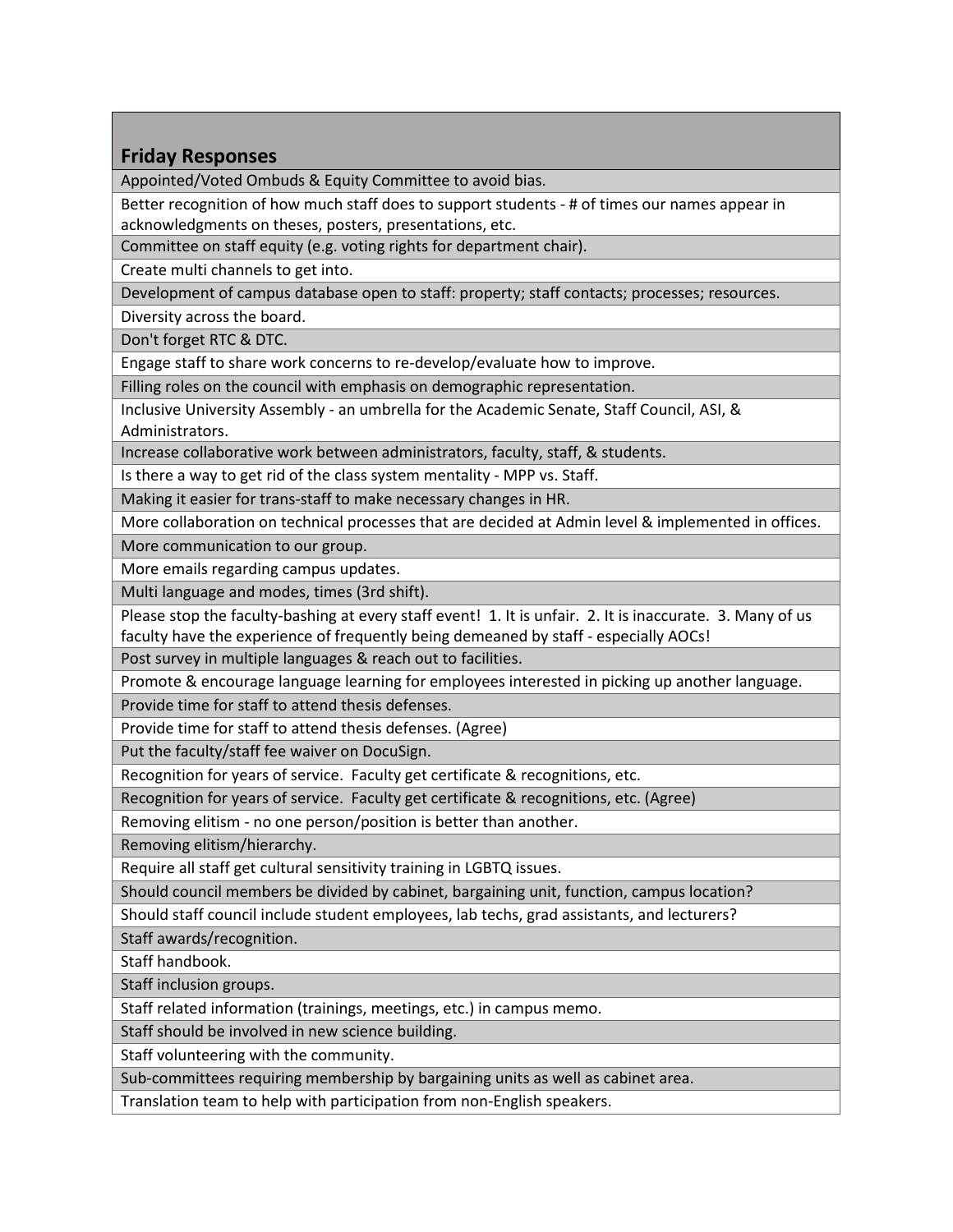Trust employees with information -for analysis; -to see stats that pertain to graduating students. Votes

Voting rights for staff in academic departments (for things voted on at the department level).

What should we do to better recognize staff's contribution to our university mission?

Whether or not a staff council is created, there needs to be a staff advisory committee on the academic senate. I think we need both a staff council & senate committee.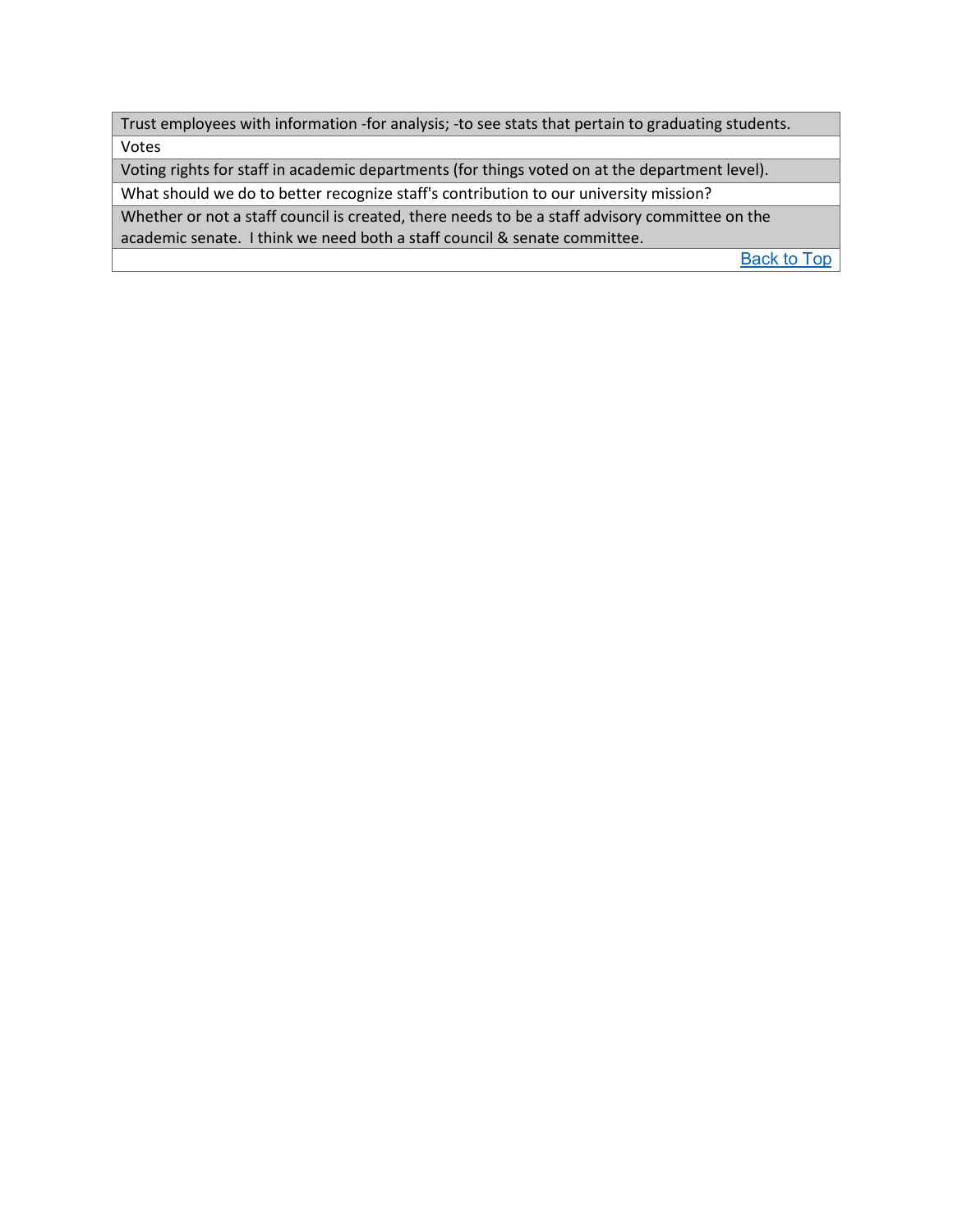### Organizational Excellence

### <span id="page-8-1"></span><span id="page-8-0"></span>**Thursday Responses**

A directory of who does what - who can help me with <blank>?

Audit responses: most of the time an audit's scope is campus-wide, but the management responses to audit findings come from a few select areas.

Bring staff into larger conversations.

Campus Police Department needs to be educated an what issues are affecting all employees.

Can we create a staff listserve for communications?

Can we have a box account?

Clear staff roles & expectations.

Create a positive workplace culture - see CHSS workplace policy.

Cross-training within departments that work closely together.

Department organizational chart to show the "next" steps (something) promotions; (new? how?) advance positions.

Do we need money for ongoing meeting space?

Empower staff to dedicate time to improve processes and focus beyond the day-to-day work. Emphasizing the bigger picture will benefit the university as a whole.

Enhance staff position on Senate/AS - and (something) academic units.

Equalization between departments and cabinets. Not in terms of money/pay, but in policies & privileges set university wide. More than just the AVP/Director discretion.

Events coordination - see through from start to finish (we once had leftover food from campus catering and had to dispose of it ourselves).

Facilities not taking care of tickets & not knowing the status of a request. Ways to do things better.

Generally: improve ticketing services on campus so that the person who requested a service can see the status of a request in a timely manner in an e-mail. Applies to ITS/AT/Facilities and probably others.

Getting things done on campus is difficult - keys, cleaning offices, taking trash - who to contact?

I am new. Trying to put on an event on campus is difficult. 1. What is available? 2. Who to contact? 3. What is the room capacity?

Increase shuttle bus service for students

List of emails & contact info to communicate our issues to council.

Marijuana!

More centralized system for how to reach the right person in technology to resolve technical issues (it's getting there).

More meeting spaces and a mechanism for reserving those spaces.

My office does not get vacuumed for weeks at a time. Where do I go?

Needing to improve/streamline processes in HR and have consistent business practices.

Organizational excellence starts with a culture which starts at the top. Staff should be allowed to have a say in processes/policies as they are boots on the ground.

Policy on the annual evaluation of MPPs, Deans, Managers.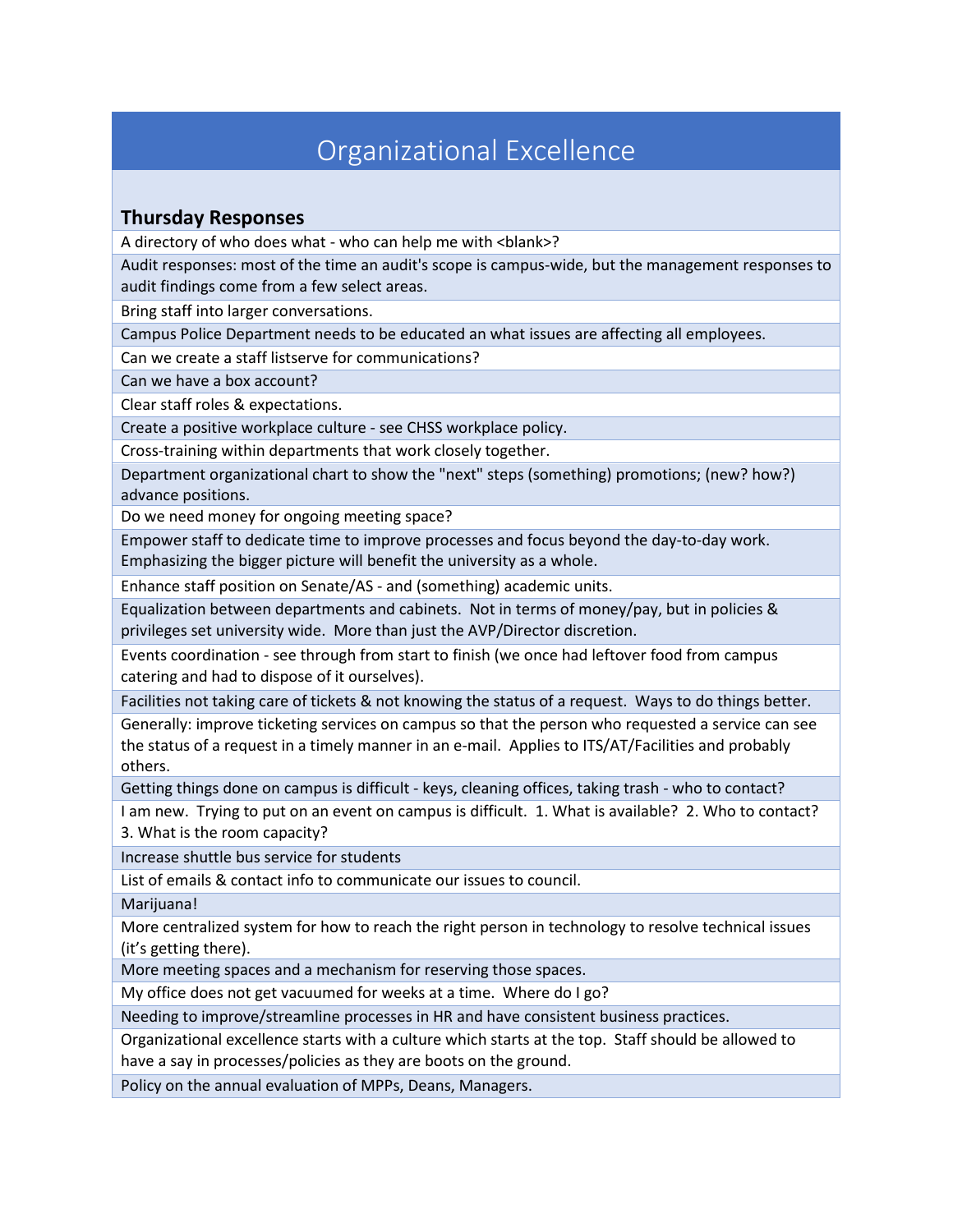Presentation on what various areas do - unsilo the understanding among staff about what we all do. Process & Policy Review Committee - let staff review policy before implementation.

Process Improvement: accountability, inclusivity, communication.

Professional Development for Staff.

Raise money to fund staff travel and professional development.

Re-evaluate policies/processes that do not work - staff usually know.

Risk management & shared governance - understanding everyone's role in managing risks & liability on campus.

Streamline processes - consistency - excessive approval levels.

Subsidize housing for students/employees.

Support a mandate for MPP management & diversity training.

To build stronger connections with the senate, but also (independent? Hard to read).

#### <span id="page-9-0"></span>**Friday Responses**

(Staff) Council should consist of representation from each cabinet - extra seats for large departments. A group for SF State students' parents to give input/feedback of services available for students.

Annual review of office space (i.e. replacement of outdated, non-working equipment & furniture and access to resources if no funds available within office unit).

Better communication across campus (who to contact for what).

Bring back Employee University as university classes (one or half unit) with fee waiver and time-off.

Can we consider a Governance Coordinator position as the campus considers a different governance structure?

Clear, defined, streamlined processes.

Communication throughout & between departments.

Data tracking?

Drupal - Why did I do that myself? 70 hours work - time away from my job.

Encourage management to keep their verbal promises.

Equal representation to avoid the appearance of bias.

Fair participation in the shared governance committee - currently many people get to participate on committees on campus because they are handpicked by an MPP - favorite one.

Guarantee each department has representation (staff) on the council/committee.

HR - staff employee onboarding/offboarding process clarity.

Initiative to promote employees acquiring their degrees.

Is the vision of this university to move to a University Senate as a hub for all other groups (academic, staff council, etc.)?

Keep staffing levels high enough so managers allow and encourage staff participation on council/committee.

More invitations for campus initiatives.

More professional development.

Move everything to digital/electronic.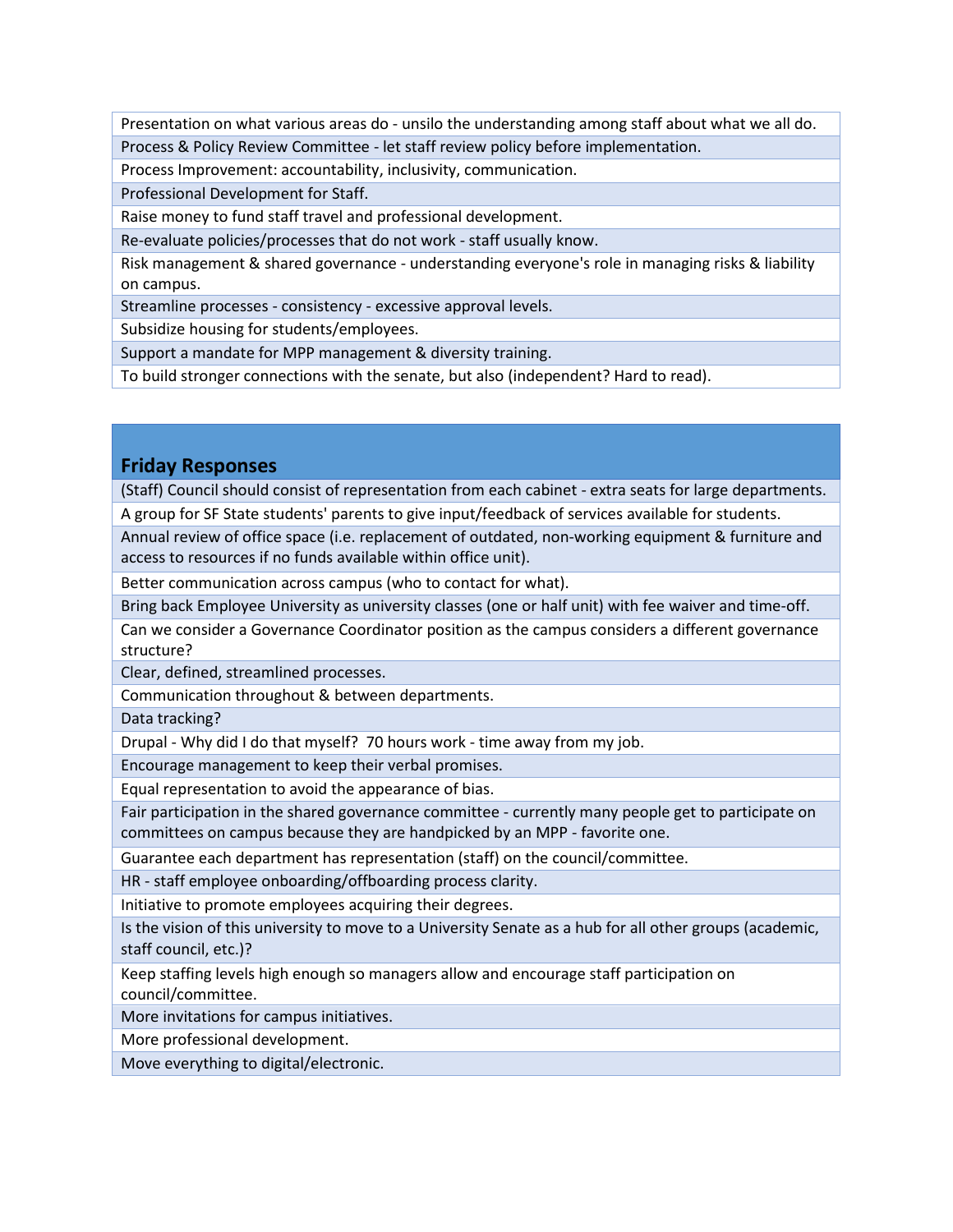Ongoing mechanism of communication between departments to contribute/collaborate on solving problems. Strengthen problem solving.

Organizational analysis of staffing needs and how they are being met.

Policy recommendations for Academic Senate from advising staff (not advising managers that are often disconnected from direct service).

Process management & training. Need staff who can train processes.

Recognition of staff expertise in areas beyond their position - such as from education, hobbies, activism/community work, or other employment (freelancing).

Recognize the number of folks on campus who have blended roles: student/staff, faculty/staff, etc.

Recurring (often) meetings with staff on topics - checking in like an annoying waiter.

Remove "silo" work environment - Top down doesn't always work.

Remove "silo" work environment - Top down doesn't always work. (Agree!)

Safety process across campus.

Select one person in each department to gather staff requests & concerns to discuss & bring to council.

Some mechanisms for staff consultation & recommendations (based on front line experience) on what gets included in student orientation (even including formatting to make most user friendly).

Staff attrition. When someone retires or leaves a position, the responsibilities get distributed among remaining staff with no compensation for added duties for them.

Staff development - professional development that is relevant to staff.

Staff development needs to be organized, streamlined, & created.

Staff handbook!

Staff newsletter of email list so all staff can be on the same page.

Staff participation in inter-departmental collaboration will break down the silos.

Strategic student services during winter & summer breaks while faculty are out - currently falling on staff with no power/say on matter.

Sustainability of this staff shared governance?

The campus telecommuting policy is extremely vague and poorly written. It is also not written in a friendly way - it comes across that campus doesn't embrace telecommuting as a positive/benefit for all.

There needs to be a person who is the liaison between staff & departments.

What is the SLAC channel/app, staff chatroom?

When will SFSU stop giving paper statements for those on direct deposit? When will the online pay statements include the description field for taxes? It is bizarre that the online statement is not identical to the paper statement.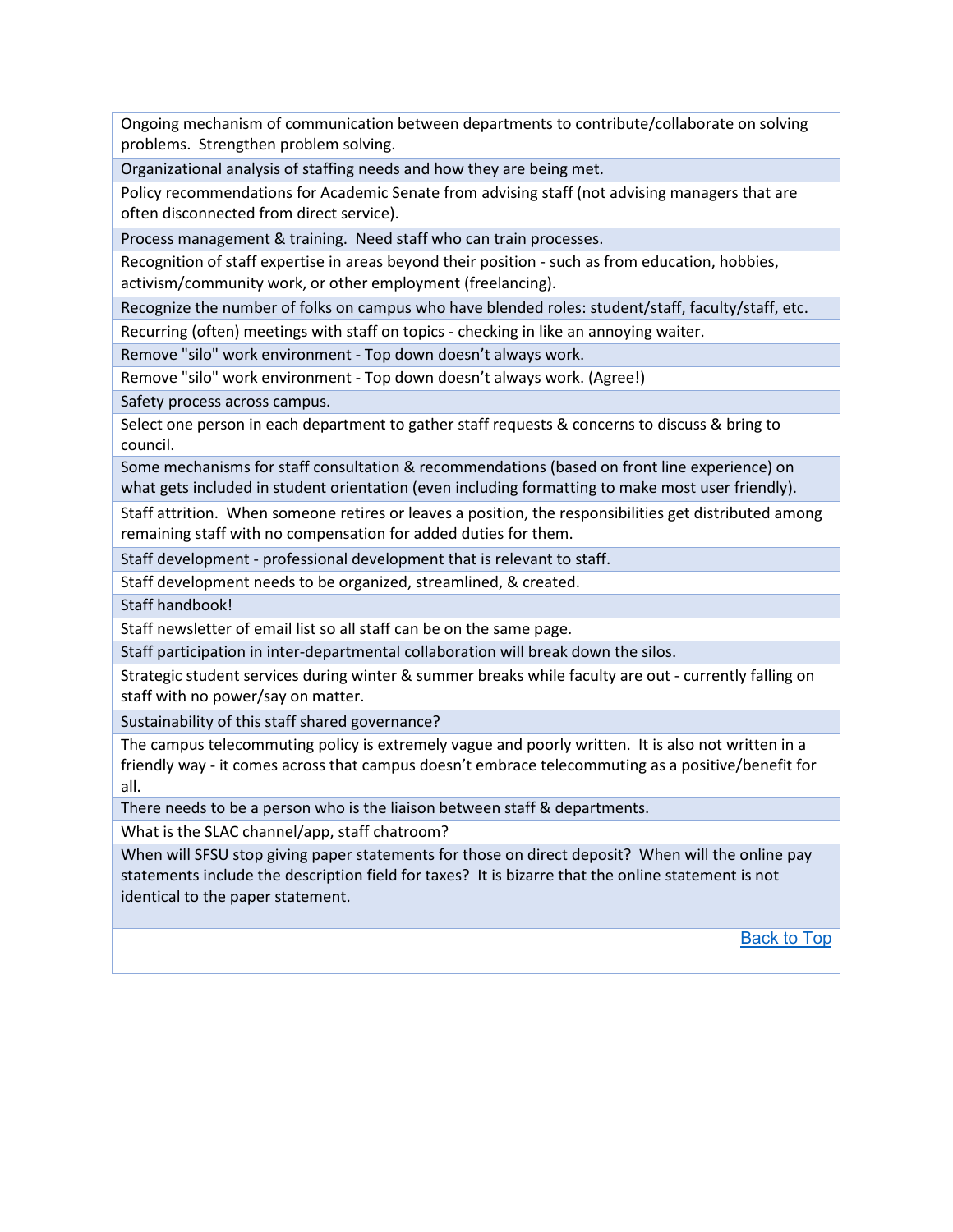# Parking Lot

### <span id="page-11-1"></span><span id="page-11-0"></span>**Thursday Responses**

Ability to contribute toward decisions going into new buildings that are developed on campus (Mashouf, new science building).

Campus Police Department - Better education.

Campus Police Department - Patrol on foot!

Can we continue to address city parking tax?

Change needs to happen at department level.

Commuting opportunities like shuttles from East bay, etc.

Directing traffic during emergency incident.

Expanding employee orientation. Better onboarding process including formal intros and campus tours.

Fight City (25%) taxes!

Highlighting policies that disproportionately impact low-income/first-generation students.

Housing for students, faculty, & Staff.

How to help homeless among our campus community.

How will this help us with going deeper in our own departments?

Information on holding dual positions, faculty & staff.

Institutionalizing cross departmental communication.

Lack of respect for staff who have served the university for 10+, 15+, 20+, 30+ years.

More campus maps on campus.

More charge in Lot 19

Policy on Campus Safety.

Reduce parking fees. Parking tax too high.

Safety, Safety, Safety. Especially with homelessness and campus is open so we need to be proactive on safety, especially in isolated areas.

There used to be a staff craft fair in December for staff who knit, do pottery, etc. in their spare time to sell their wares. Can we bring that back?

What about Dr. Wong's announcement at CSUEU's meeting about 4/10's during the summer? What does faculty-staff mean?

Who is going to determine what is shared governance & what is collective bargaining?

Zen den for staff.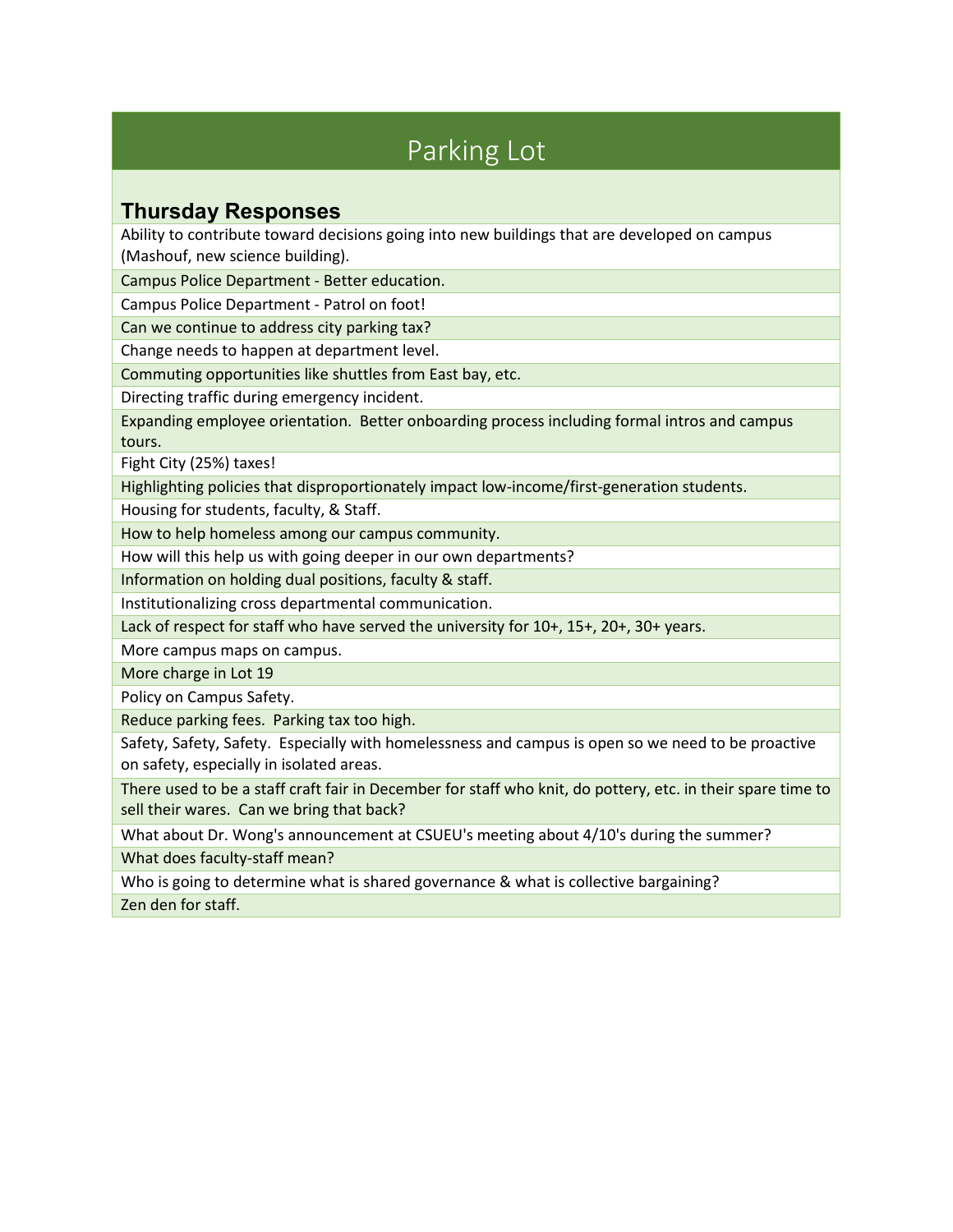<span id="page-12-0"></span>

| <b>Friday Responses</b>                                                                           |
|---------------------------------------------------------------------------------------------------|
| Anti-bullying issues to be addressed.                                                             |
| Awards for staff achievements (not tenure).                                                       |
| Bring back the swap shop.                                                                         |
| Bring back the swap shop. (Agreed)                                                                |
| Bring back the University Club - not a private club that takes student space.                     |
| Can we review the 9 CSUs who have a shared governance/bylaws?                                     |
| Communicate with staff at all levels regarding policy changes.                                    |
| Creating a university constitution that all presidents, MPPs must abide by.                       |
| Developing a mechanism and process to address staff bullying (aside HR/CBA).                      |
| Discounts for MUNI/BART                                                                           |
| ESL classes for facilities workers.                                                               |
| Free gym memberships, free classes at gym, and wellness classes for staff.                        |
| Free MUNI & discounted BART for staff.                                                            |
| Have another symposium, similar to today, but with updates next semester/year.                    |
| How can long term employees sweeten and/or temper their bitterness?                               |
| Ideas/Conversations on staff retention practices.                                                 |
| Make internship programs in all departments - students need the experience.                       |
| Meet & greet, coffee events, other events for staff.                                              |
| More recognition & appreciation for staff.                                                        |
| More security on campus and outside (near campus).                                                |
| More training/staff development                                                                   |
| More transparency in campus decisions and reasoning behind why.                                   |
| <b>MUNI &amp; BART!</b>                                                                           |
| Other communication method for staff/faculty to be informed about meetings/events (i.e. different |
| languages).                                                                                       |
| Safety for staff and student assistants on campus.                                                |
| Speaker series - lectures for staff.                                                              |
| Staff "buddies" from other departments.                                                           |
| Staff appreciation days/Luncheon                                                                  |
| Staff appreciation days/Luncheon (Agree)                                                          |
| Staff committee host a forum to discuss ideas with staff.                                         |
| <b>Staff handbook</b>                                                                             |
| Staff should be involved in changes to policy that will create more work. Department AOCs have to |
| do more work with finances than previously (started years ago). They were not asked or trained    |
| properly and had no options to opt-out. Same goes for BERCs.                                      |
| Stop duplicate programming.                                                                       |
| Stop renaming departments                                                                         |
| Study abroad GE Policy/Process (Less petitions/barriers for students).                            |
| Training for campus resources & programs.                                                         |
| University-wide key card system for accessing various buildings, departments.                     |

Votes

Waived parking lot fees (no fees for parking garage).